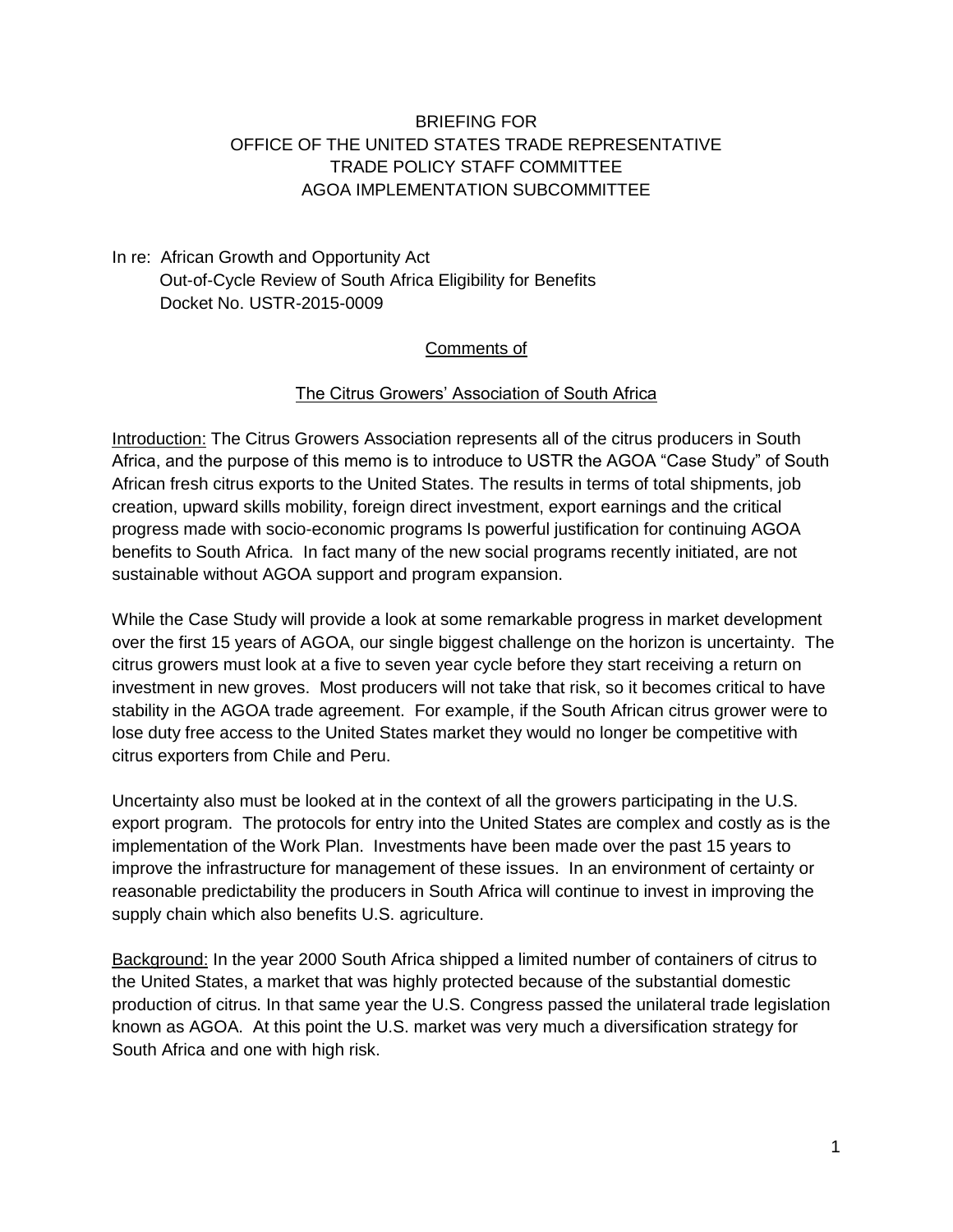From the outset the South African citrus industry probably underestimated the difficulty of complying with import protocol which proved to be costly in the earlier years. This was also an issue when it came to marketing! The U.S. consumer was demanding and had limited knowledge about summer citrus and less about South Africa.

In retrospect, this project unfolded in three overlapping phases, first,

• Regulations and Infrastructure; Regulations refer to the implementation of a complex and costly Work Plan and Sanitary Phytosanitary (SPS) issues. Pest interceptions proved costly and threatened the project's viability. Here began a collaboration between the South African Ministry of Agriculture and USDA/APHIS. One clear target was to reduce the populations of False Codling Moth (FCM). Years later this resulted in the Sterile Insect Technique (SIT) project that was funded by a development grant from the Department of Trade and Industry, the Growers and with technical support from the International Atomic Energy Agency. The pest populations of FCM have been significantly reduced and this capacity building project is being expanded within South Africa while exploring potential in Sub-Suharan Africa. The USDA has explored opportunities to use this model with California Table Grapes.

The Infrastructure was in need for an integrated cold chain to protect product shelf-life. Investments all along the supply chain were needed to gain control over these pest build-ups.

- Market Development: A critical learning curve was trying to understand the U.S. market in an environment where there was a very limited supply of summer citrus. Again, we had to make a positioning of South African citrus as a reliable product and quality conscious shippers. The new partnerships were with major retailers.
- Societal Impact: Gradually we observed a steady growth of exports and with this development new jobs, new skills, export earnings and local investments. In rural areas investments are being made in medical clinics, community centers and educational programs

Export Potential: 15 years of investment in improving the infrastructure, in learning the U.S. market, in building credibility with the USDA and other agencies, allows us to forecast significant potential growth that will have even a greater impact on the socio-economic problems in South Africa. In the absence of AGOA, South American citrus suppliers will enjoy a competitive advantage over South Africa. This also overlooks the value in this partnership to the United States. Of course jobs are created at the ports, and also along the supply chain where ancillary services are provided. Grower and technical exchanges have become more common as growers learn from each other. In recent years Florida citrus growers have started experimenting with Hydroponic Nutrient Systems as a possible way to control citrus greening.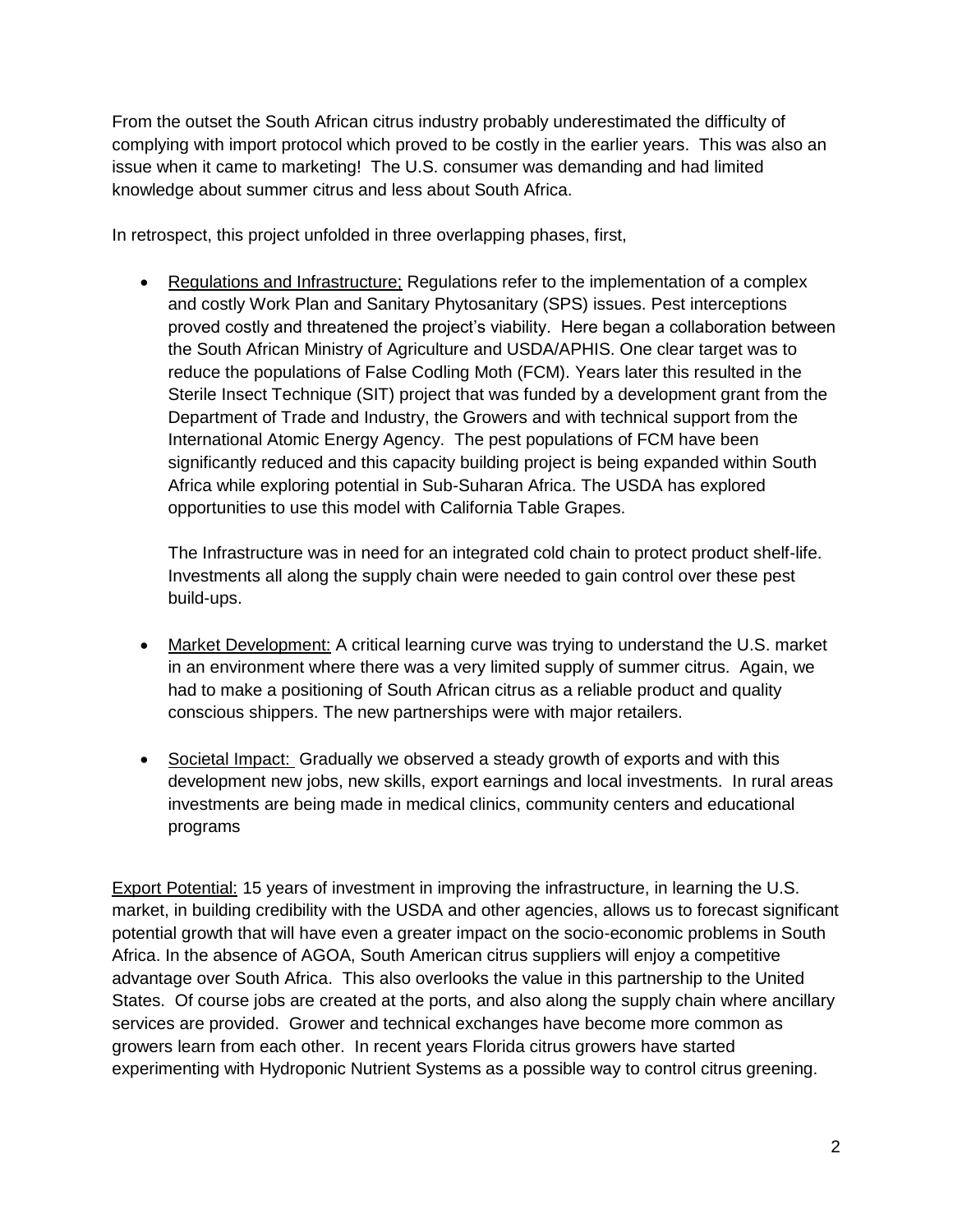And it is becoming more common to share funding of SPS research projects. I've already referenced the many visits from USDA/APHIS officials to see the functioning of the SIT project.

Conclusion: The Case Study follows and presents the accomplishments of this citrus, export development program. The results to date and future projections would seem to provide the justification to continue to include South Africa in the renewal of AGOA.

**EBM**

August 6, 2015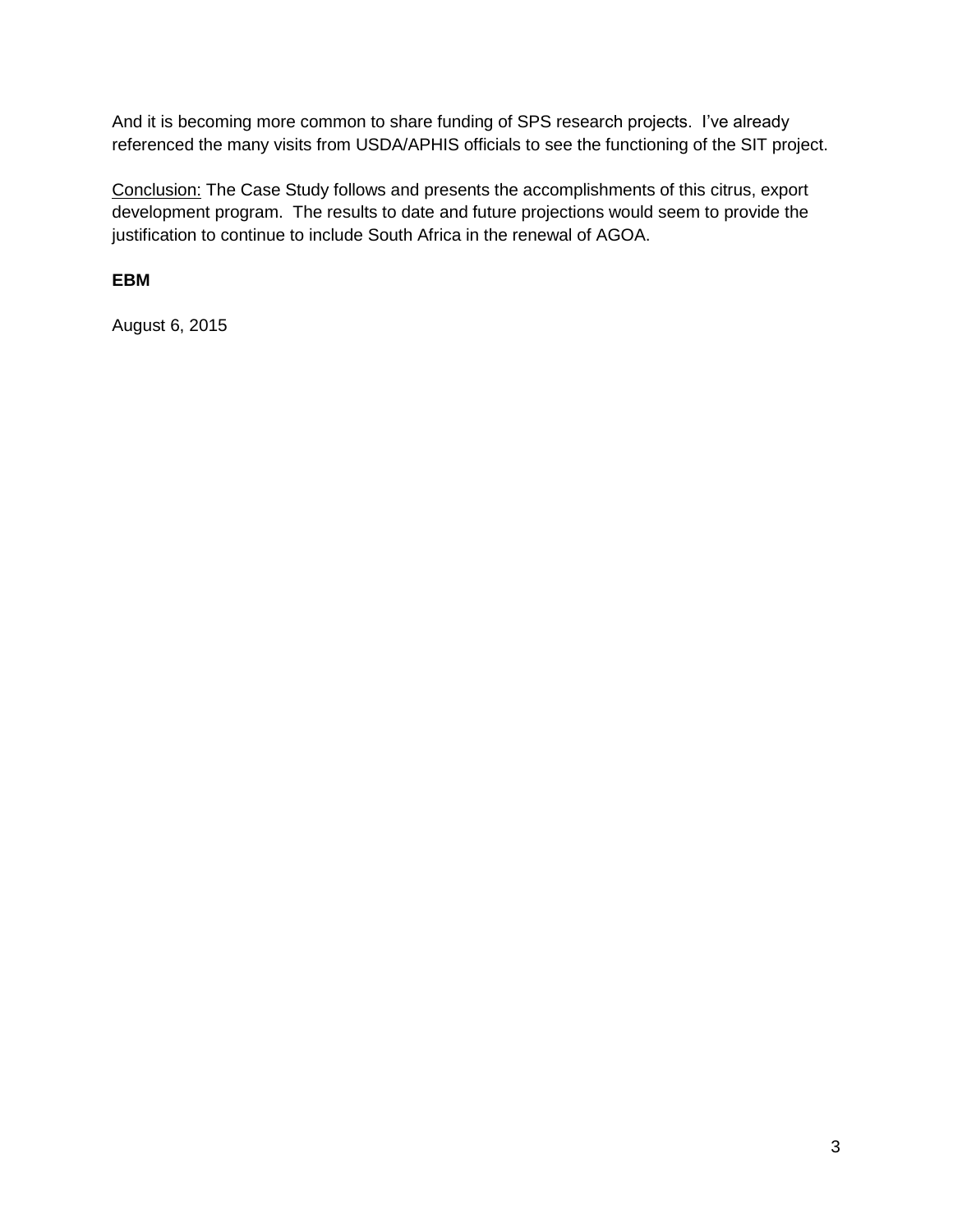# **AGOA CASE STUDY**

# **SOUTH AFRICAN FRESH CITRUS EXPORTS**

# **TO**

# **THE UNITED STATES**

#### **African Growth and Opportunity Act (AGOA)**

**Introduction:** The African Growth and Opportunity Act is unilateral trade legislation approved by the U.S. Congress in May 2000. AGOA provides trade preferences for quotas and duty-free entry into the United States for certain goods, which includes citrus commodities.

Agricultural products are a primary area for AGOA trade, however much work needs to be done to assist African countries in meeting U.S. sanitary and phytosanitary standards (SPS). South African citrus has been able to leverage AGOA and to establish a market for its citrus in the United States. This diversification initiative as implemented by the South African citrus industry has to date had a positive economic impact on many rural communities.

The AGOA will provide tools to facilitate a transition from a highly regulated export industry to one focused on quality and service. President Obama has called for a seamless renewal of AGOA and the African countries participating in AGOA have developed the theme, "Sustainable Transformation ThroughTrade".

**Historical Background**: Prior to 1994, horticultural exports were highly regulated by the Government of South Africa, and growers had no independence when it came to marketing their crops into export channels. This all changed in 1997 when exports were deregulated and producers could decide how to market their crops.

The initial result was chaotic as unqualified traders put many growers in or close to bankruptcy. In 1998 market access was granted for citrus exports to the USA, but summer citrus was a new and untested segment within produce, complicated and with high risk. Established trading structures were not in place between the USA and South Africa and volumes were limited.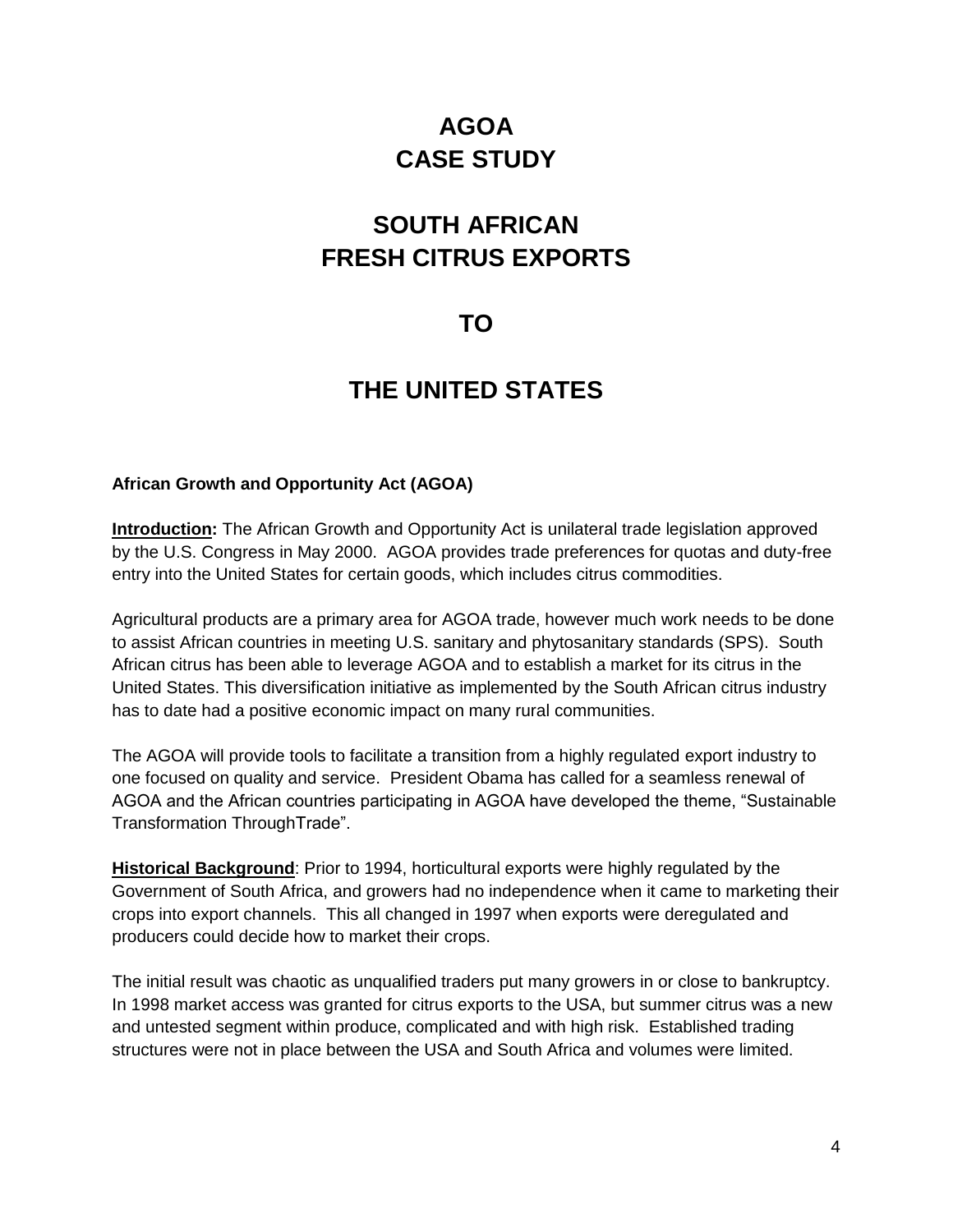In South Africa there was a lack of discipline in terms of export procedures and this situation was complicated by difficult phytosanitary protocols enforced by the United States Department of Agriculture. But export systems were improving and here is where AGOA provided some much needed assistance. First, South Africa would enjoy duty free access to the U.S. Market, crucial to maintaining a commercial balance. Capacity building was also provided in terms of putting structures in place to improve packing house procedures and overall compliance with protocols. By the 2001 season, export volumes to the United States began to expand and a more vibrant sector of the citrus industry emerged.

#### **Impact of U.S. Market Development:**

- Export Growth to USA: Since the opening of the U.S. market in 1998 to South African citrus the industry has shipped almost 500,000 Metric Tons of citrus to the United States, peaking in 2006 at 50,000 Metric Tons. This amounts to 35 million 15 kilo equivalent cartons. This economic activity impacted many communities and we'll look at those numbers later.
- Export Earnings: A best estimate is that exports to the U.S. market averaged \$60 million per annum in export earnings or over \$700 million dollars to date. After peaking in 2006, export growth retreated for the next few years and it was not the result of weak markets but rather outcomes from uncertain phytosanitary conditions.

At the end of the 2006 season, two trucks were inspected going into California and the inspectors claimed they discovered live larvae of False Codling Moth. Standard Operating Procedures to validate the interception were not followed. Pictures were released showing the larvae and the conclusion was that the larvae were dead and the cold treatment worked. The U.S. market was temporarily closed, and the USDA/APHIS imposed an extension of the cold treatment protocol to 24 days from the scientifically based 22 day cold sterilization. In addition APHIS put in place a fruit cutting program at the ports of entry.

The extended cold treatment was harsh on late season Mandarins and some producers were reluctant to ship to the U.S. market, diverting fruit to traditional markets in Europe. The South African Government immediately asked for re-consideration of the modified protocol a theme that has persisted for almost seven years.

At the same time Chile was granted access to the U.S. market for Clementines and Mandarins, and in late 2006 Peru was granted access for all citrus varieties. It was a few years before these competitors would have a significant impact on the market, but both countries had executed Free Trade Agreements with the United States.

The following three slides provide the best perspective of impressive growth that could not be sustained because of the inherent risk of the protocol.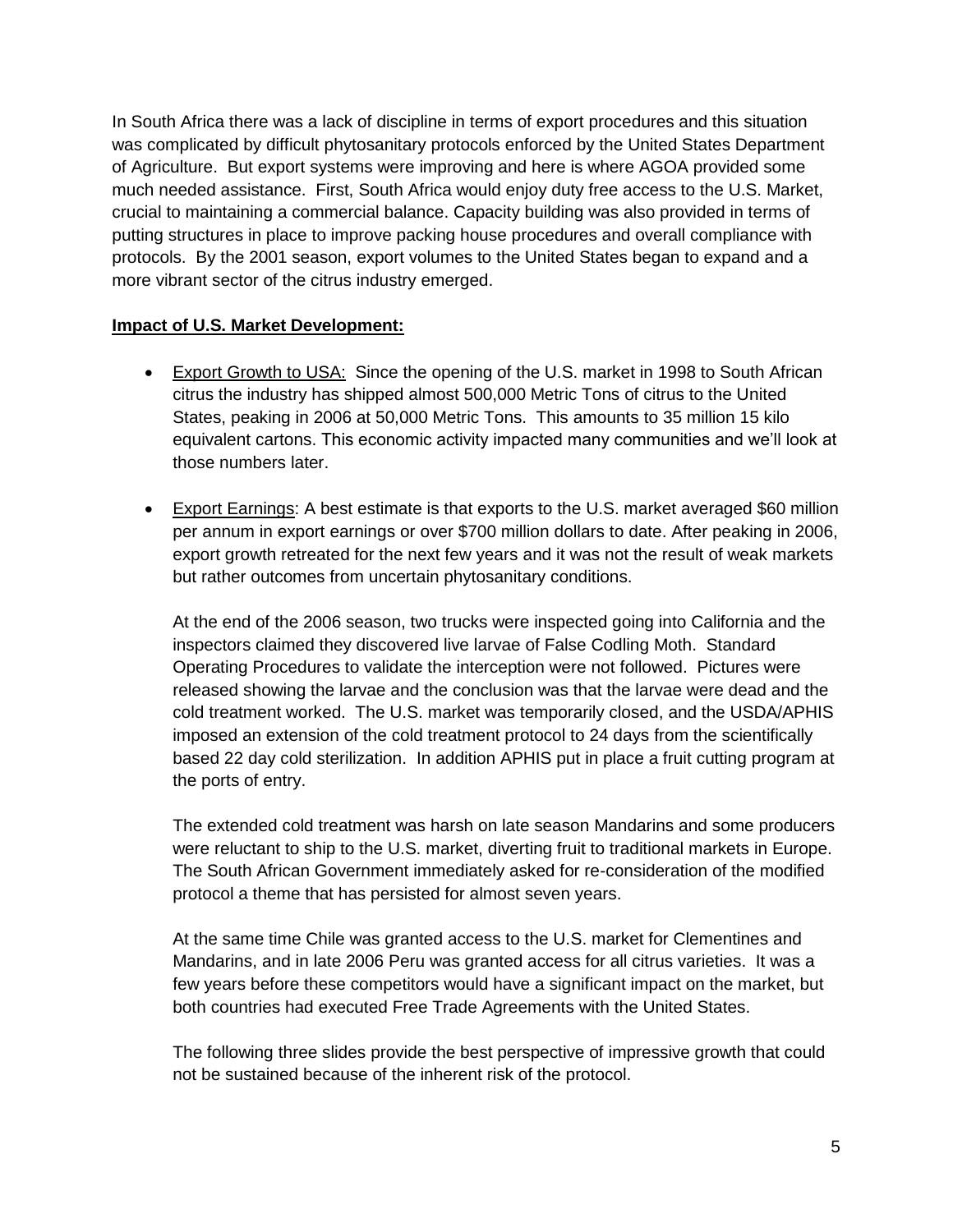## Fig. 1 - South African Citrus Exports to the USA



Export momentum was lost once the industry faced uncertain and costly protocols. While these issues remain unresolved, Chile and Peru have gained market share.



#### Fig. 2 - South African Orange Shipments

A consumer preference for South Africa helped to maintain orange volumes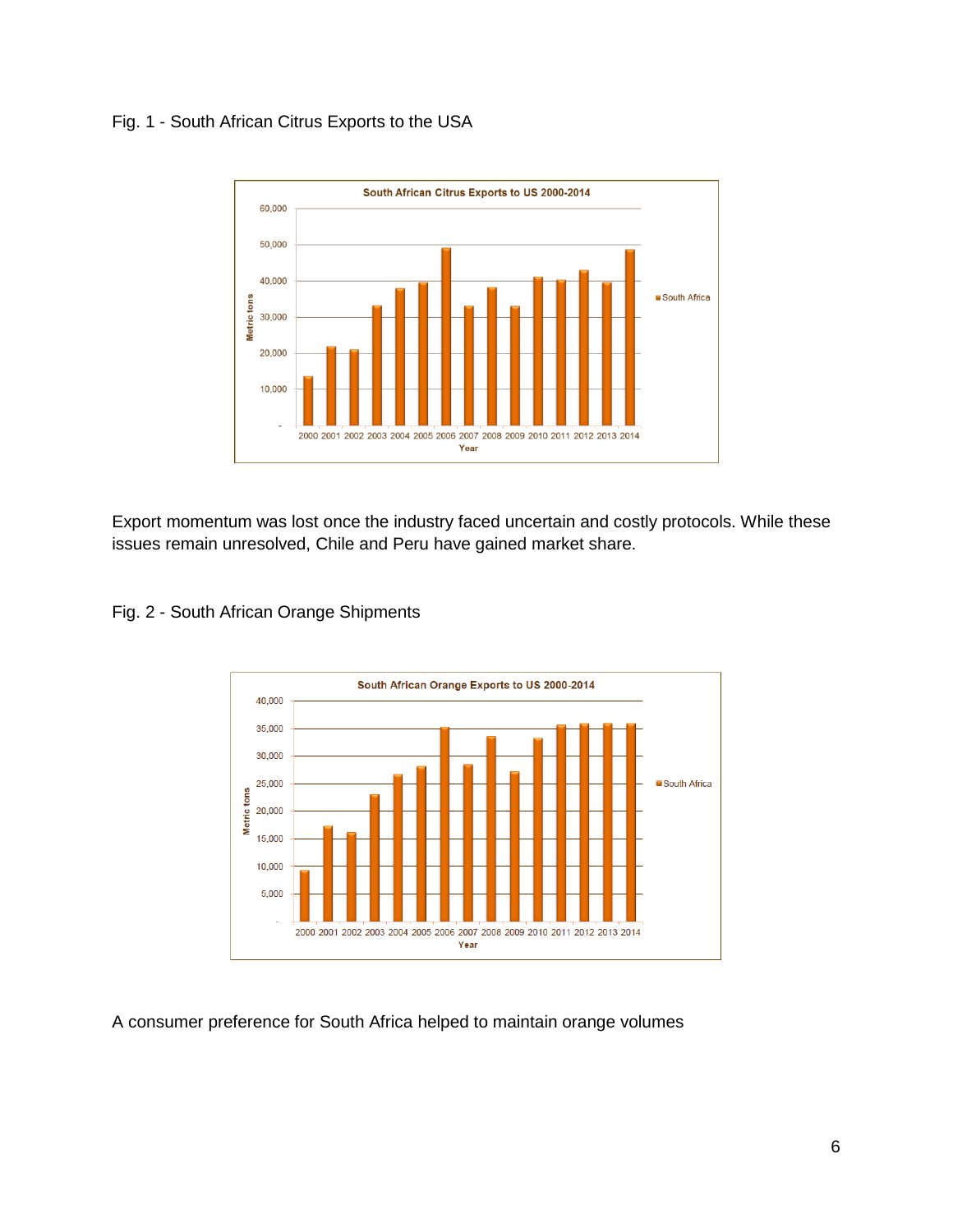#### Fig. 3 - Decline in soft citrus shipments



South Africa retreated from the growth sector of the citrus category, Mandarins because the cold treatment was too harsh on soft citrus. The U.S. market is exceptionally strong when Late Mandarins mature.

- **Foreign Direct Investment:** The citrus industry's consistent efforts to access global markets, the expanding use of precision agriculture, the existence of an export infrastructure and a willingness and experience to plant proprietary citrus varieties have encouraged foreign direct investment in South Africa by companies such as San Miguel in Argentina and Seald Sweet LLC in the United States. This activity will increase as new demands for food safety and traceability are imposed on the by retailers and by governments.
- **Job Creation:** It is estimated that the development of the U.S. market for summer citrus has generated 5,000 new, permanent jobs in those areas approved for shipment to the United States and 3,000 temporary positions supporting 25,000 dependents. While new plantings are taking place the incremental shipments to the USA require more labor. New work positions are found all along the supply chain in order to accommodate a challenging protocol that begins in the groves and continues until the cargo is released from the ports.
- **Upward Skills Mobility:** The USA protocol requires what can be described as precision agriculture and this has created the need for new skills in the groves, the packing houses, in managing and monitoring the Work Plan and in port services. The addition of the SIT project again requires training and development of new skills. This was a bold step that involved the growers, the South African Government and the Atomic Energy Agency in a unique and effective collaboration.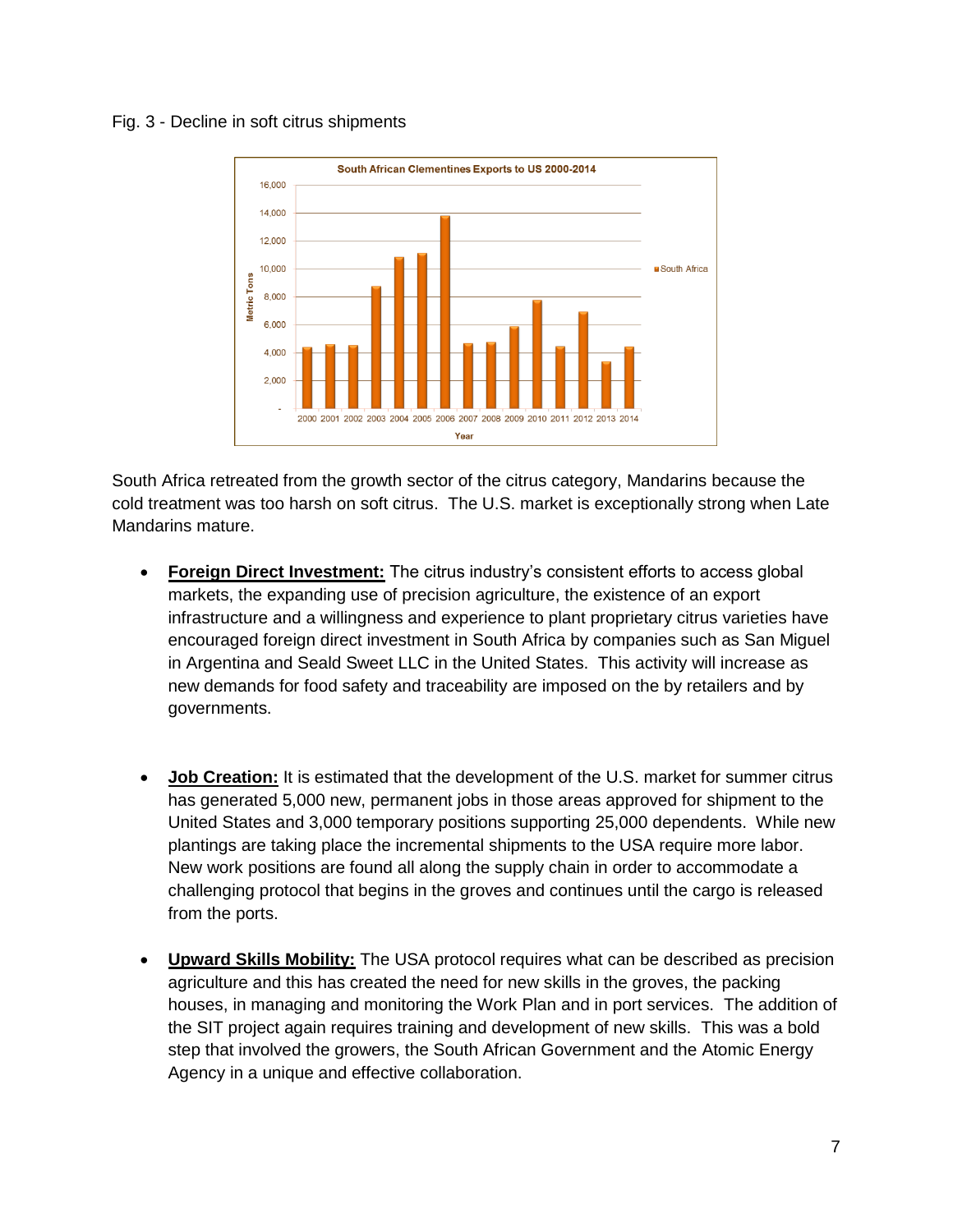**Support for Transformation:** Early in the development phase of building the U.S. market a number of Black Economic Empowerment projects were formed in the Western Cape. When constructed properly they became a source of workforce stability and also a catalyst for bring new ideas such as community centers into the rural areas.

**The Potential for Growth in Citrus Exports to the USA under a Renewal of AGOA:** The potential for South Africa to increase its export volumes to the United States is contingent on the continuation of duty free access under AGOA; the resolution of SPS issues; a provision for capacity building by USDA/APHIS and USAID; and the extension of Brand South Africa marketing.

 **Potential for U.S. Market Growth:** The summer citrus category volumes grew from 20,000 metric tons to 200,000 metric tons from the year 2000 to 2012. While the market dynamics have changed significantly the category could double again over the next decade and South African volume could grow to 100,000 Metric Tons. To reinforce the point we'll present some slides that show the emergence of the summer citrus category within produce.

(cont. next page)



Fig. 4 & 5 -Shipments by citrus commodity and country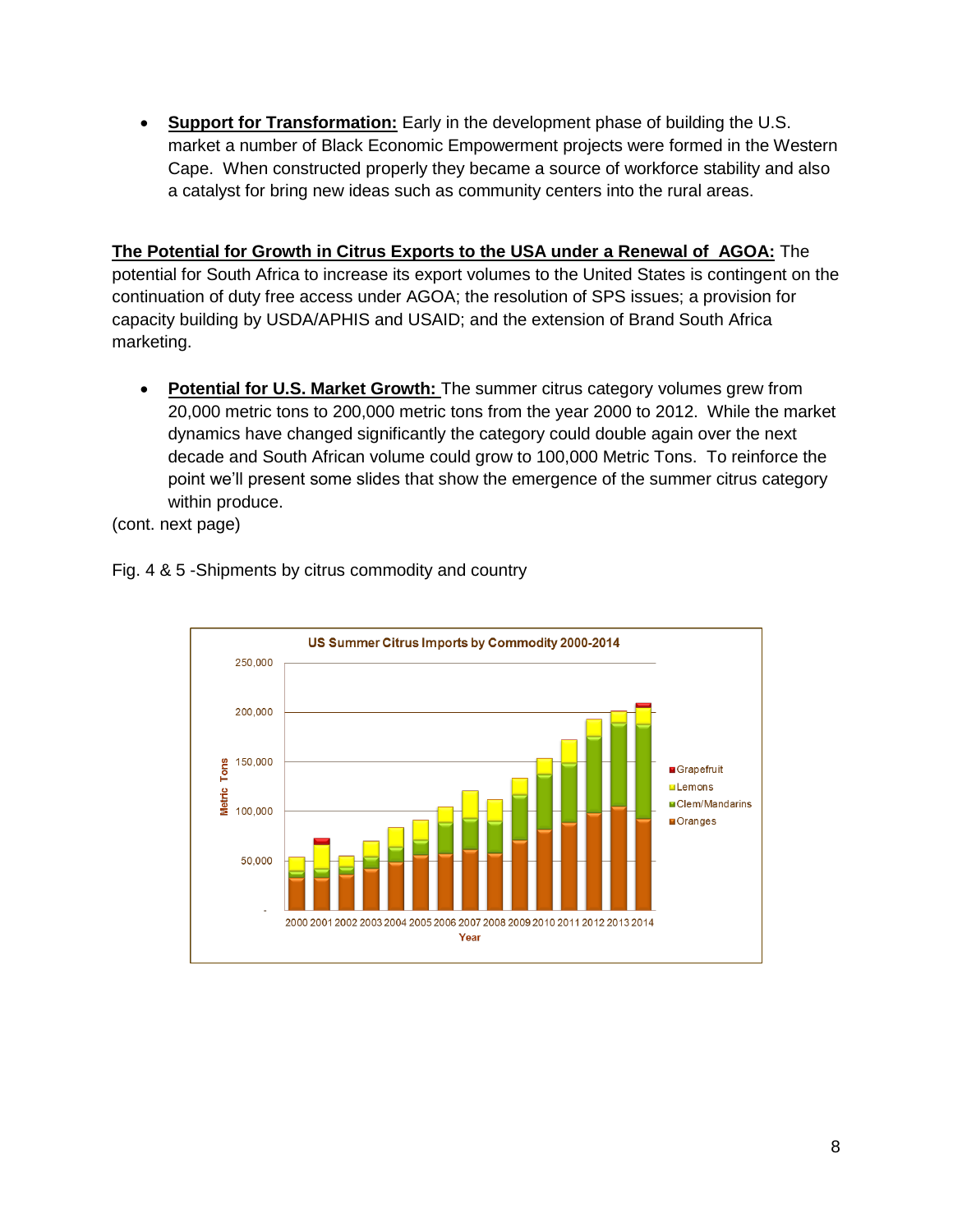

The dynamic growth of summer citrus in the U.S. market. Slides show growth by country and commodity. You will note that the market keeps expanding even with the additional sources of supply. The market grew from 20,000 MT to 200,000 MT over a decade.

Fig. 6 - Summer Orange volumes



South Africa held its volume based on trade and consumer preference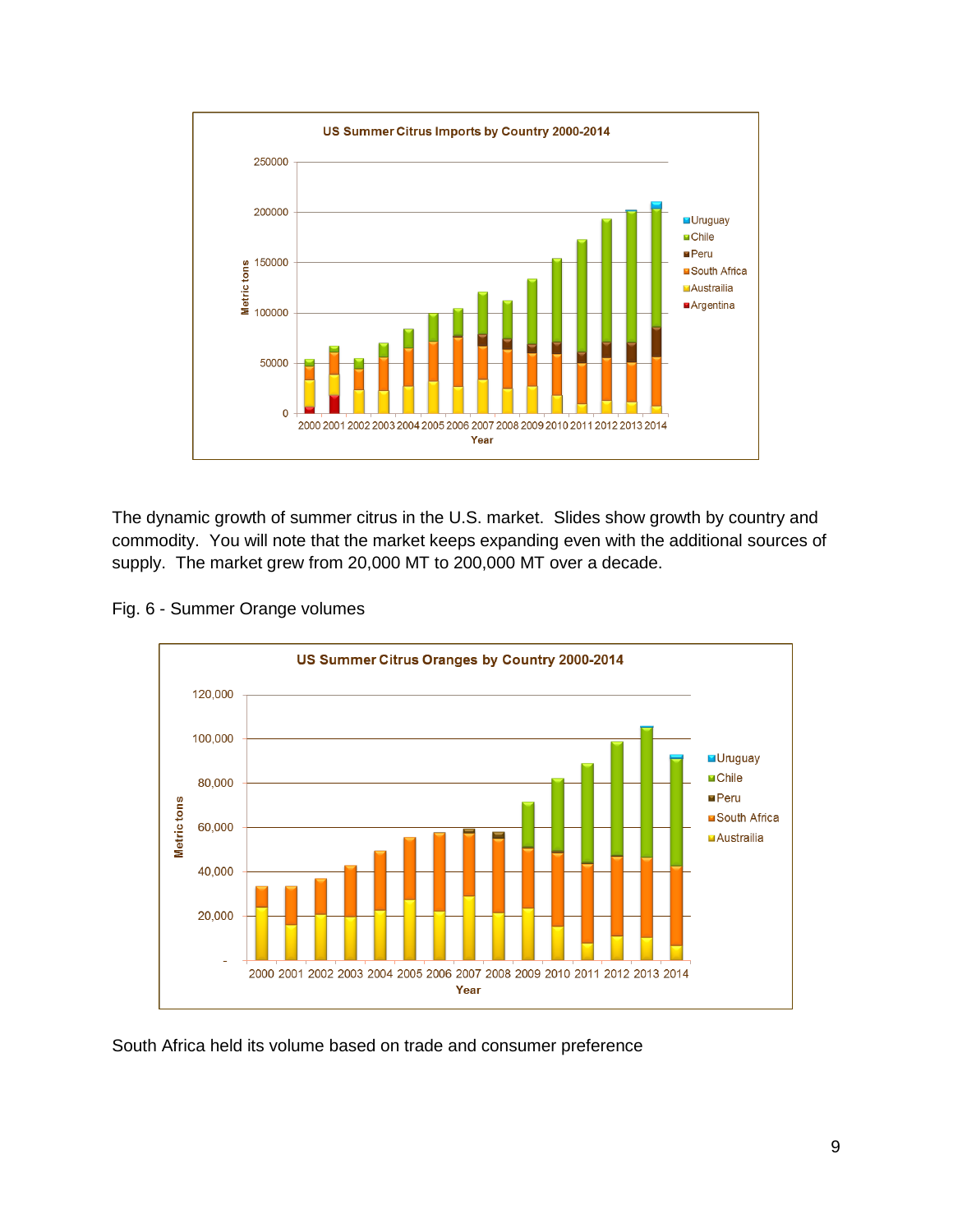

Fig. 7 - Growth of Clementine and Mandarins

This category was hit the hardest by the protocols and it is a real growth market.



Fig. 8 - Per Capita Consumption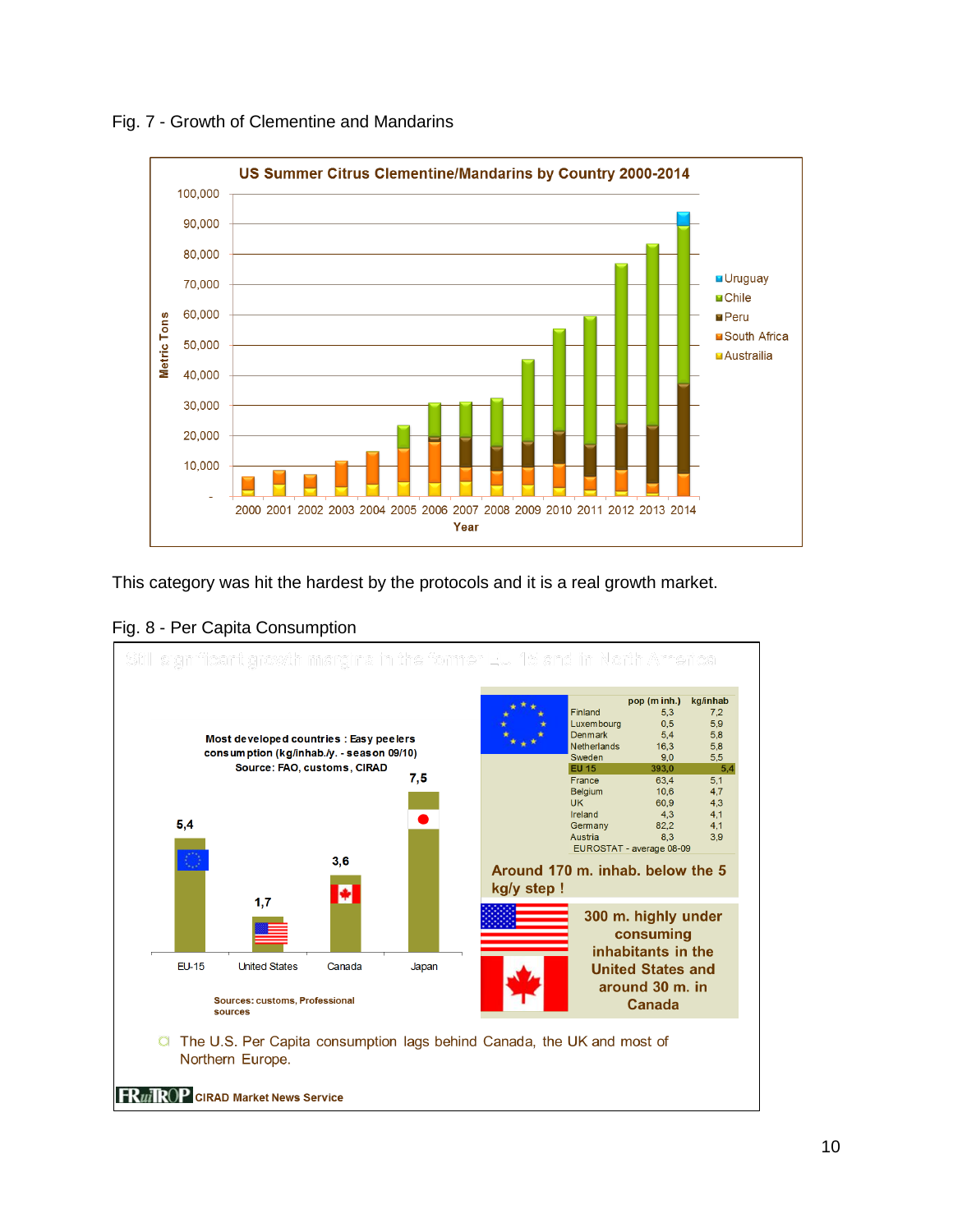The U.S. Per Capita consumption lags behind Canada, the UK and most of Northern Europe.

 **The Need for Marketing Investment:** The South African citrus industry has also invested in the U.S. market starting with trade and consumer research that was designed to position a brand equity over time and this challenge was two-fold.

-*South Africa – Who?* It was clear in the research that most Americans were unfamiliar with South Africa, where it was located, and even the fact that they actually produce citrus under ideal conditions. The image Americans have comes from movies and television news, and this includes the trade,

-*Trade Perception Gap*: In the early 90's, Australia was the only Southern Hemisphere citrus producer allowed to ship to the U.S. market. The trade rationalized that this was because the American consumer did not want citrus during the summer months. They referred to this as "Flavor Fatigue". In addition there was an abundance of summer fruits at reasonable prices on the market.

The Gap referred to above occurs when you talk to consumers. The heavy user of citrus, 67% of the U.S. population wants citrus 12 months of the year based on the powerful drivers of taste and health. The consumer feedback was, if it's on display they will purchase.

The South African growers took these research studies seriously and retained Public Relations and Merchandising support to better position their offering. They also encouraged buyers to visit South Africa under educational programs and of course sampling, tastings and events were non-stop.

 **Resolution of SPS Issues:** While South Africa struggles to find a practical resolution of protocol issues, competitors are building the market and developing brand equity. Since the interceptions, the South African industry and government have had numerous sessions with USDA/APHIS in trying to find a resolution.

-Standard Operating Procedures at the packing house level have been greatly improved in order to be a final check on FCM.

-Monitoring and Oversight by the Ministry of Agriculture have been expanded and delegated to competent organizations.

-A Sterile Insect Technique project has been developed with support from the Atomic Energy Agency and this project has reduced significantly the population of FCM.

-The 24-day cold treatment remains unresolved, and the cutting of fruit upon arrival continues.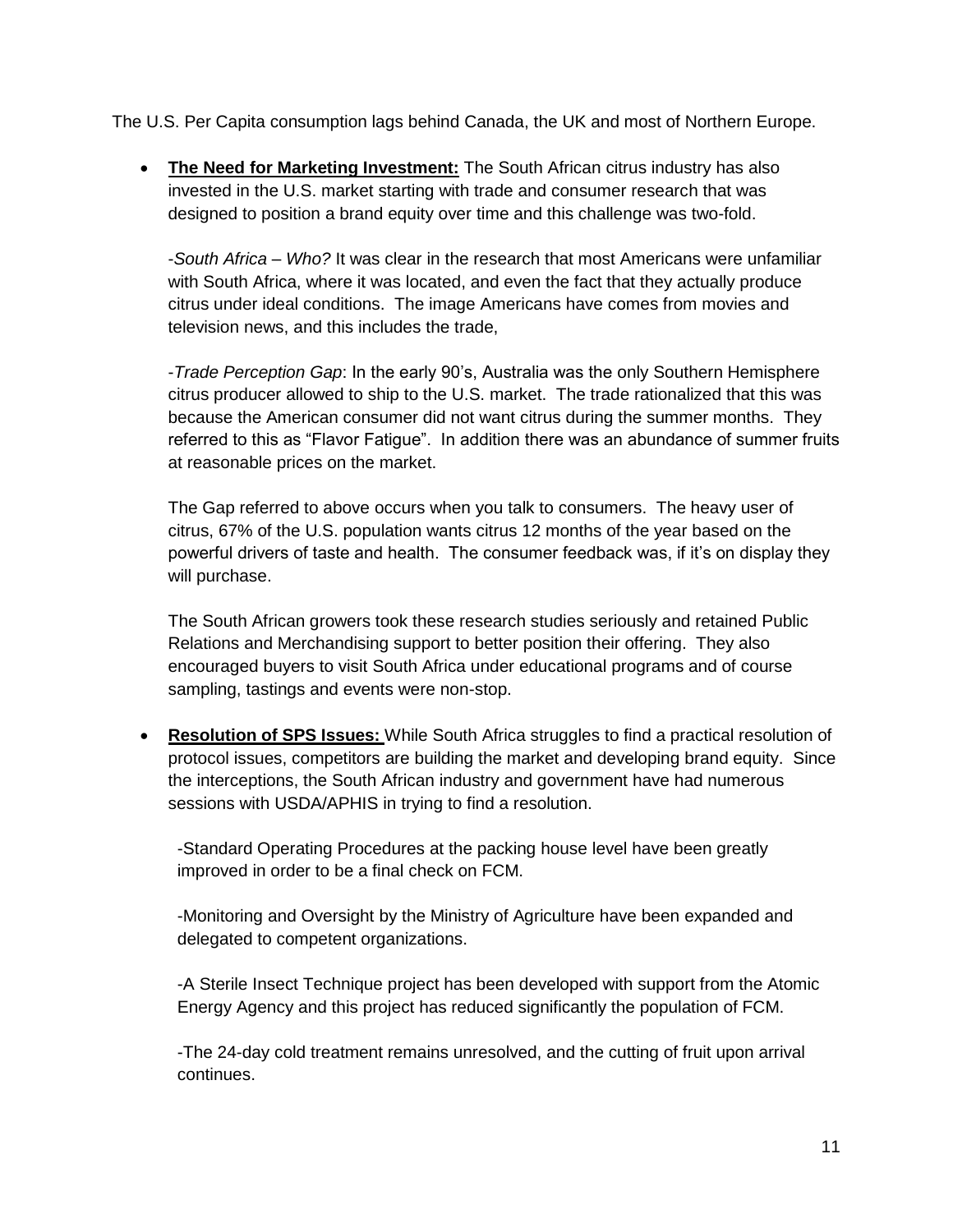All of these efforts are paid for by the producers, and this is also the case for significant investments in groves, dams and basic production infrastructure. It is critical that these market issues be resolved within the context of an AGOA Renewal.

#### **Regionalization Benefits:**

• Sterile Insect Technique (SIT): This project is a "Capacity Building" program whereby the production and release of sterile moths are utilized in an area-wide suppression program. The project initiated on a small scale in 2006 currently releases 120 million sterile moths per month covering 5,000 hectares of citrus production. The current facility could cover 14,000 hectares before an expansion would be necessary. This proven biological control strategy also reduces the number of pesticide applications required, a significant environmental benefit and a positive economic factor.



Irradiator table



Mating trial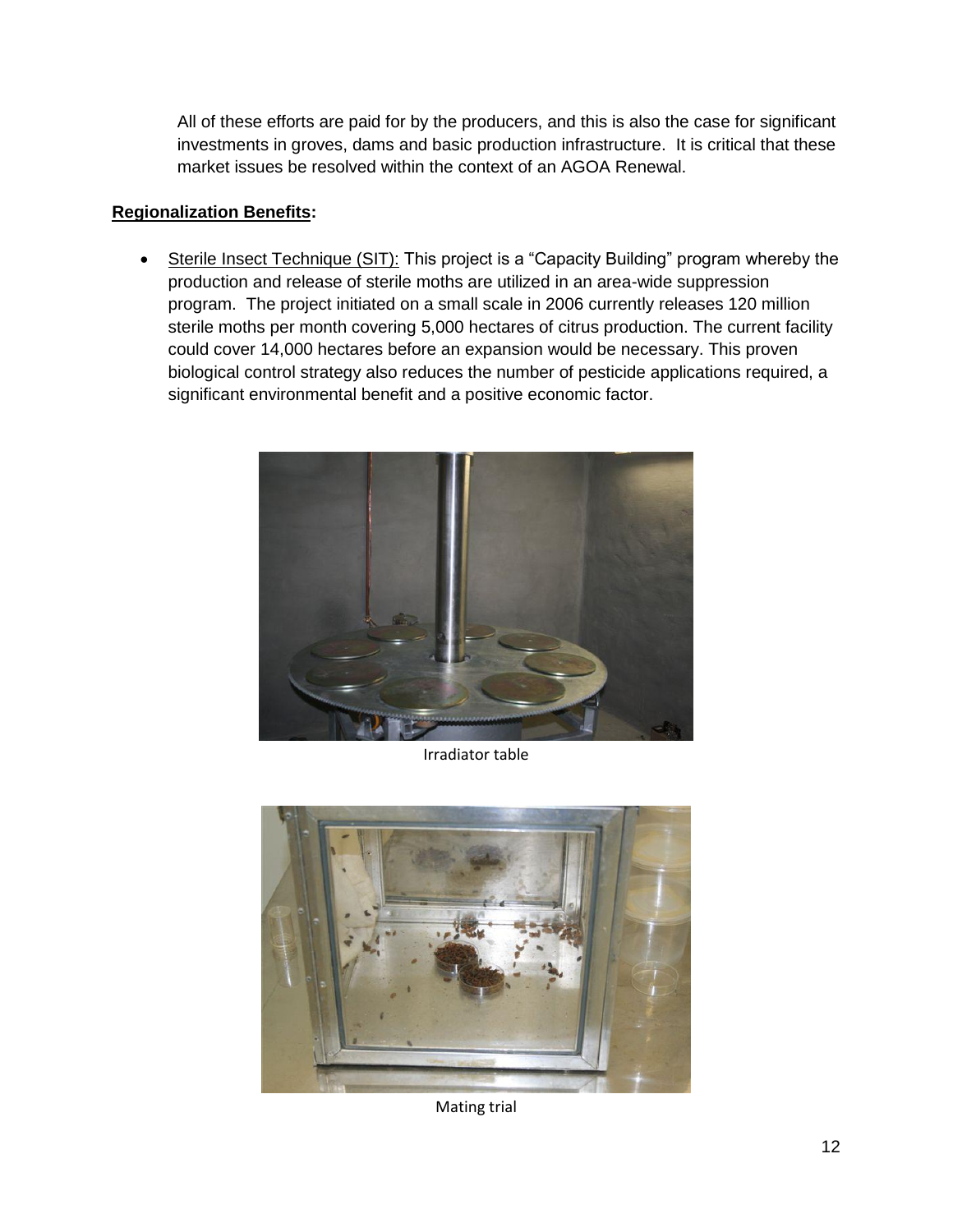

Gyrocopter

This tested SIT project could have regional benefits including expanded application of this technology in Sub-Saharan Africa. The initial investment cost is high but the regional applications could attract USAID interest. There could also be applications of this technology in U.S. agriculture.

- Leveraging Market Access Infrastructure: South Africa's ongoing experience with the protocols for gaining and maintaining market access to the USA can be extended to other citrus producing countries such as Swaziland. A successful market penetration program requires not only an understanding of SPS issues but also knowledge of trade and consumer dynamics.
- Exports through Maputo, Mozambique: As citrus exports from South Africa continue to expand, other countries may be able to supply services along the supply chain such as utilizing other ports for shipping. Port congestion in South African could be alleviated through infrastructure improvements in Maputo.
- Angola: Survey on Citrus Varieties: A transfer of know-how is already providing government officials and producers with guidance on citrus varieties best suited for the soils and climates of Angola. There is also technology transfer for the standards needed in foundation nurseries an essential part of a new breeding program. It is certainly possible to extend this to new varietal development.

**Benefits to the USA:** While AGOA is a unilateral trade agreement designed to assist the economies of Sub-Saharan Africa, and to improve economic relations between the United States and the region the USA will also directly benefit from a continuation of AGOA.

- A fully implemented AGOA will lead to economic stability within the region.
- An improved infrastructure will allow for more internal, Sub-Saharan trade and increased exports to the USA.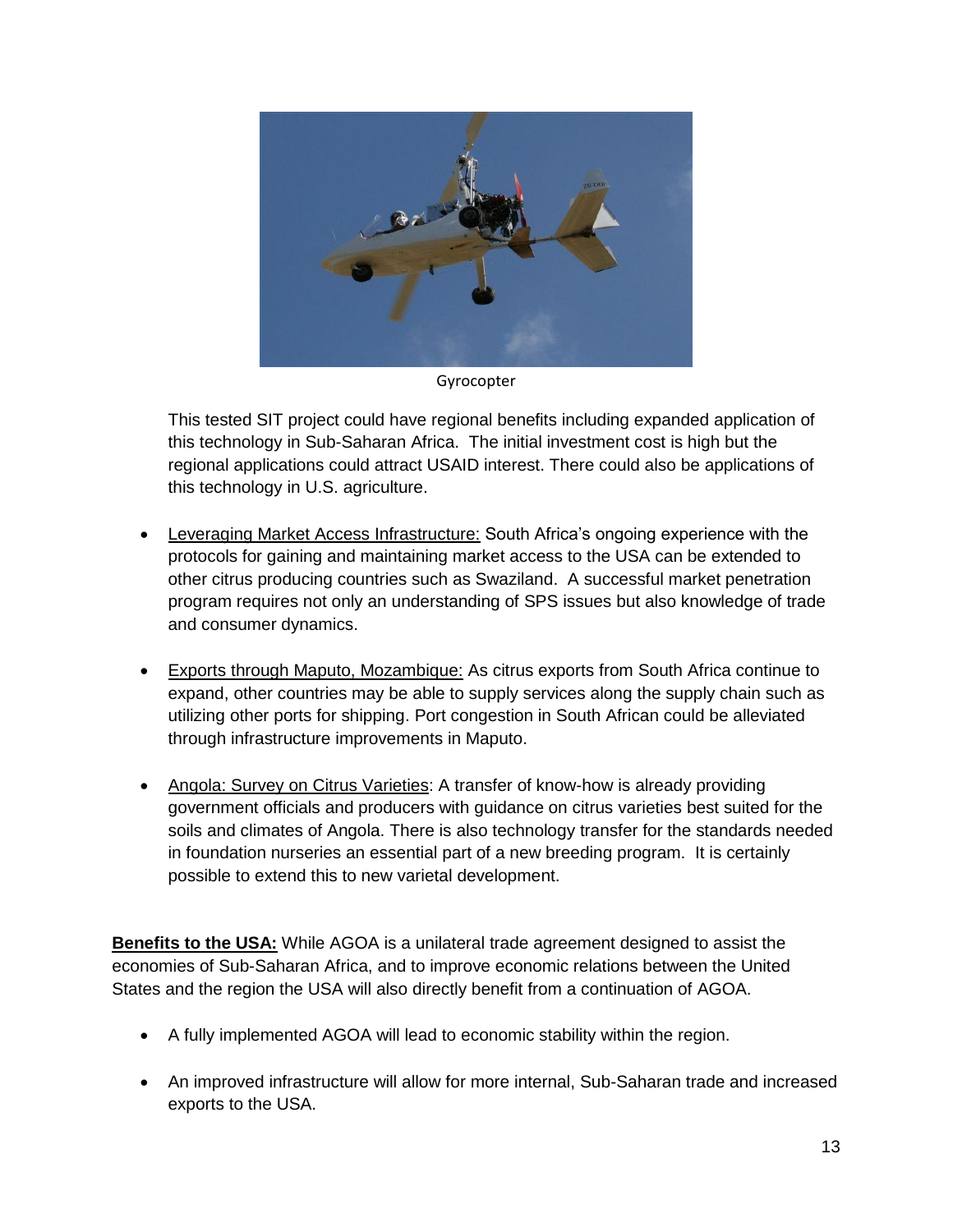- A growing middle class in Africa will stimulate exports from the USA to Africa.
- Exports from South Africa of citrus and other commodities create jobs at the US Ports of Entry and all along the supply.
- Finally, we can't underestimate the importance of the Goodwill created by the AGOA legislation within Sub-Saharan Africa.

## **Potential for growth in citrus exports to the USA under a renewal of AGOA**

Base Year 2014: 50,000 Metric Tons Renewal plus 5-years: +50,000 MT = 100,000 MT Renewal plus 10-years: +50,000 MT = 150,000 MT

These projections are based on a 15-year renewal of AGOA without any special conditions for South Africa. They are also based on the governments of the United States and South Africa resolving SPS issues and other barriers to trade between the countries.

The most damaging aspect to export growth is uncertainty. It is difficult for growers to make long-term financial decisions on planting investments and market development expenditures in an uncertain environment. The current dialogue on poultry is a good example of what causes growers to be hesitant even though the fundamentals are positive.

Factors that support growth:

- The evolution of the Summer Citrus Category over the past 10 years. Category implies a home base for merchandising and promotion. It also implies critical mass.
- On February 27th, the USDA released its import projections for fruit and nuts which stand at \$14.9 billion for 2014, expanding to \$27.2 billion in 2024. Import dependency will grow from 45% to 53% during that same period.
- U.S. per capita consumption is relatively low compared to Canada and Northern Europe allowing room for solid growth.
- Many U.S. markets are under-served with Summer Citrus and Gulf ports of entry could greatly expand distribution. Again, governments will have to facilitate the process.
- Supply Gaps remain unfulfilled such as grapefruit during most of the summer and Mandarins in September and October.